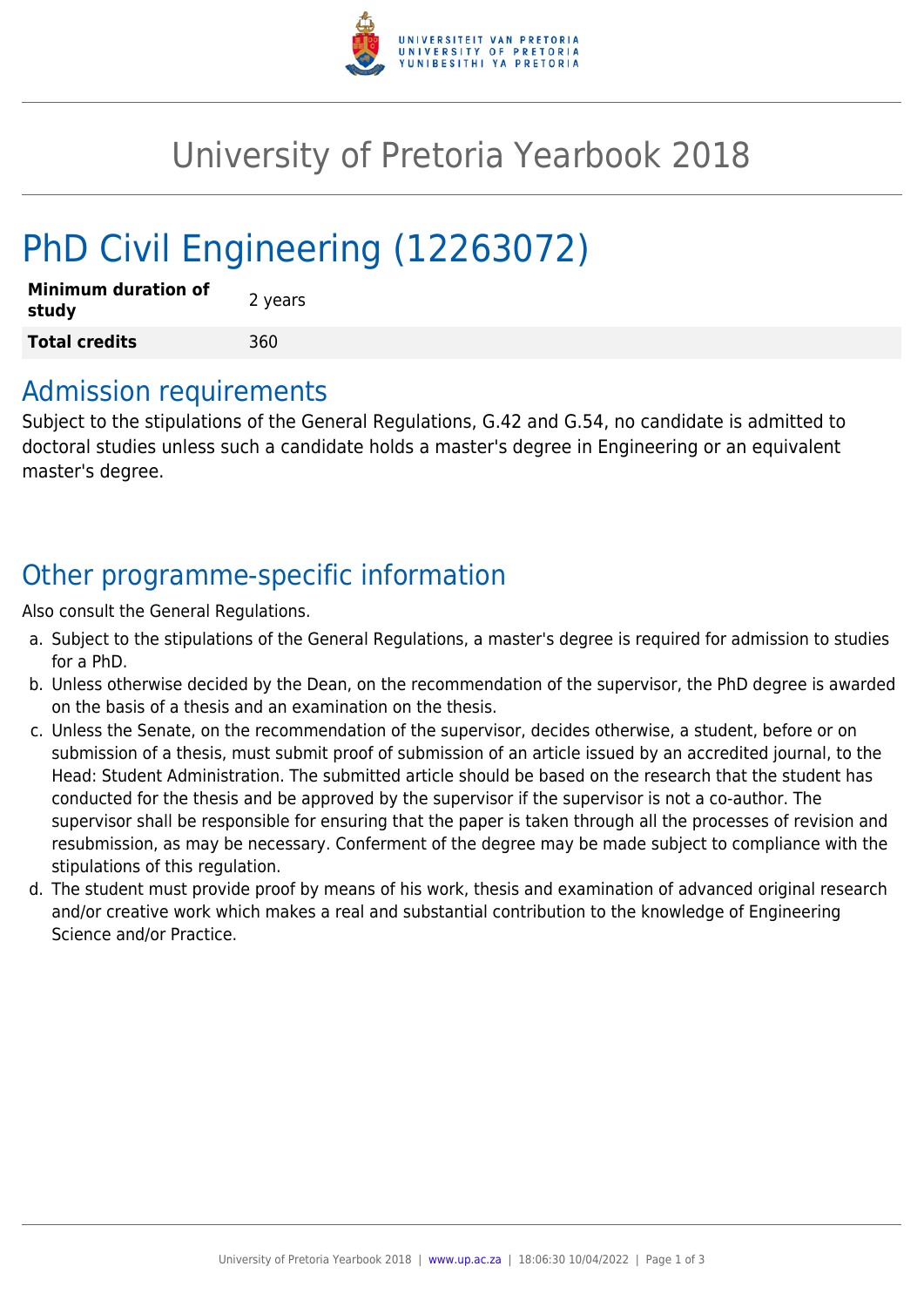

### Curriculum: Year 1

**Minimum credits: 360**

#### **Core modules**

[Thesis: Civil engineering 990](https://www.up.ac.za/faculty-of-education/yearbooks/2018/modules/view/SIR 990) (SIR 990) - Credits: 360.00